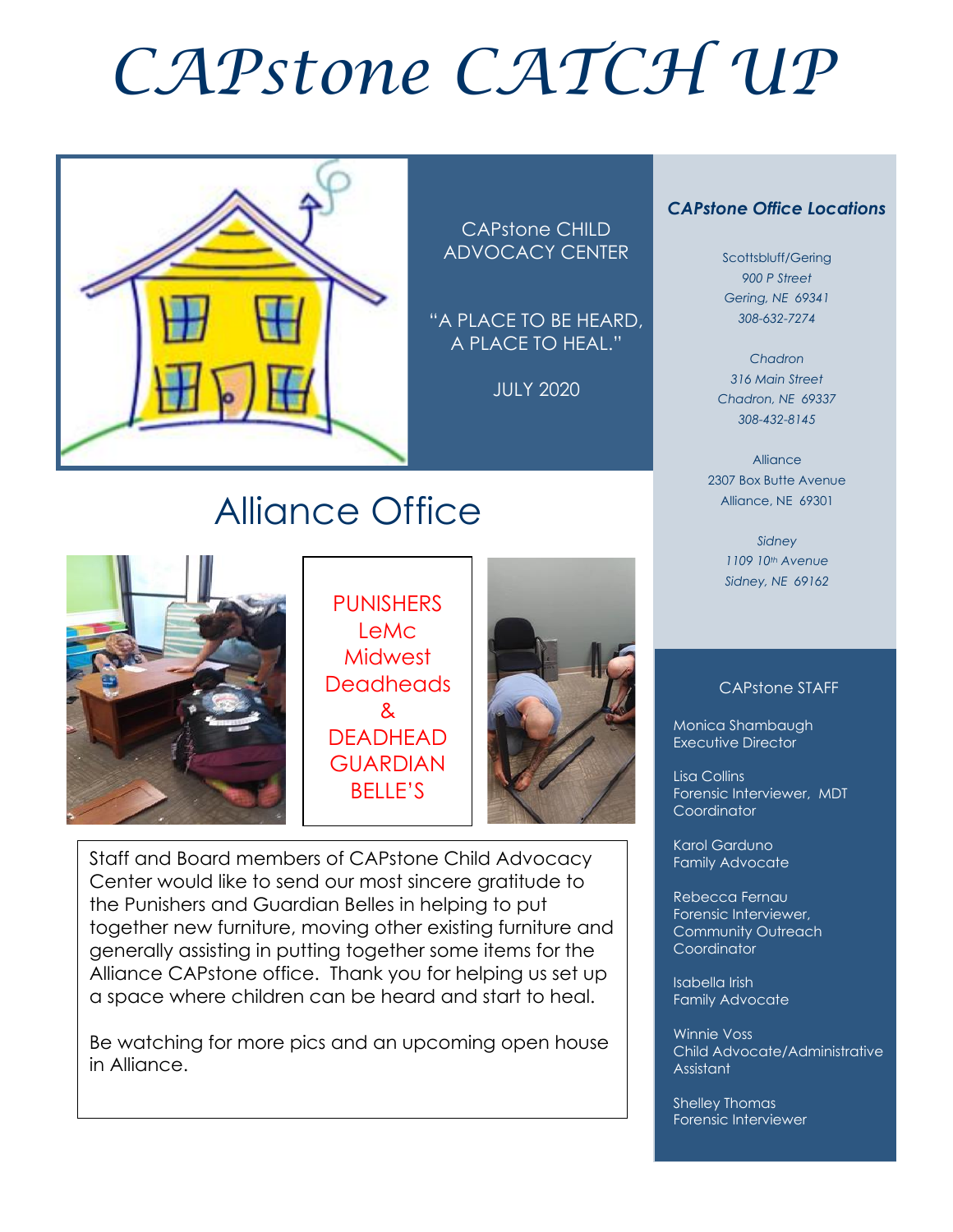

#### **CAPstone WISH LIST**

**For the Children** New Beanie Babies/stuffed animals New Blankets New Backpacks **Journals** McDonalds/Runza gift cards

**For the Facility** Gift cards to Walmart/Target Individually wrapped snacks/juices

## **CAPstone Donors are Superhero's**



## RECENT MONETARY DONATIONS

Bridget Whittredge-\$50.00

## RECENT TANGIBLE DONATIONS

Intralinks, Inc - 5.5 hours of service worth \$525.00

Nancy Newton 12 Quilts

Lisa Brodrick-Office Paper **Products** 

Guardian Belles & Punishers- 3 hours of volunteer work with a value of \$270.00



#### CAPstone BOARD OF DIRECTORS 2020

SHARON WALKER Retired Social Worker

> **GEORGE SCHLOTHAUER** ESU #13

KAYLA IMUS Heritage Estates

LAURA BURGESS SBCO Attorney's office

KATHERINE BATT Department of Health and Human Services

RACHEL DELLE Scottbluff Schools

JANE FLIESBACH Fliesbach Foundation

ADAM FRERICHS Cheyenne County Sheriff's **Office** 

JANELL GRANT **Box Butte General Hospital** 

> TINA JAMES CS Precision

VICKY MORENO SBCO Attorney's office

DR. WILL PACKARD Retired

> JEFF PECK **Intralinks**

PAUL B. SCHAUB Cheyenne County Attorney's office

KATHY STOKEY Retired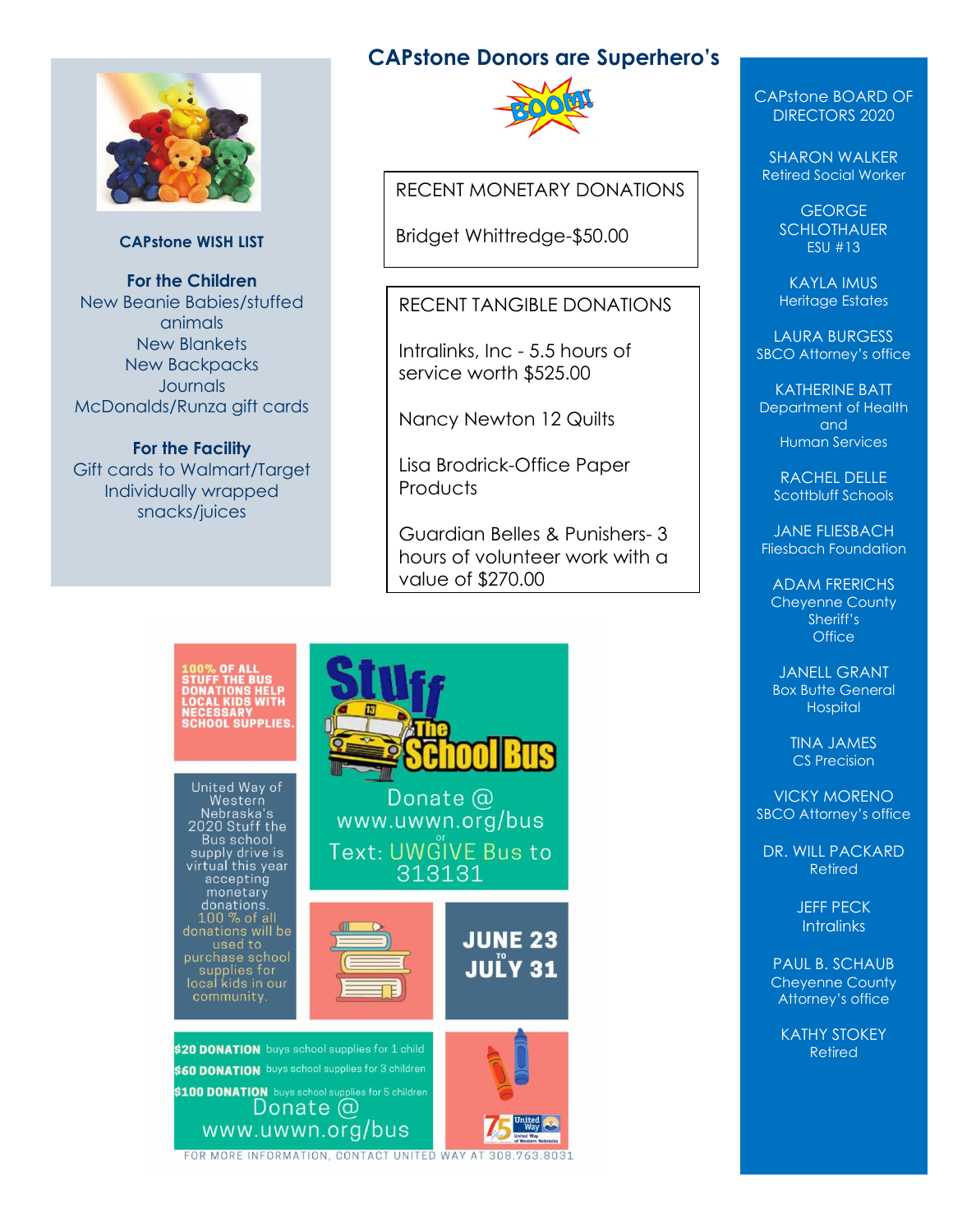### *Website*

*[www.capstonenebraska.com](http://www.capstonenebraska.com/)*

## *Email*

*[director@capstonenebraska.com](mailto:director@capstonenebraska.com)*

## *Facebook*

*[https://www.facebook.com/CAPst](https://www.facebook.com/CAPstone-Child-Advocacy-Center-310733285741/) [one-Child-Advocacy-Center-](https://www.facebook.com/CAPstone-Child-Advocacy-Center-310733285741/)[310733285741/](https://www.facebook.com/CAPstone-Child-Advocacy-Center-310733285741/)*

## **To report child abuse/neglect**

**Nebraska child abuse/neglect hotline**

**1-800-652-1999 or call your local Law Enforcement agency.**



DEPT. OF HEALTH AND HUMAN SERVICES

## ATTENTION ATTENTION READ ALL ABOUT IT

If there is something you would like to see in our newsletter or would like to add to our newsletter, such as a job opening or an event you are having, please let us know.

Email Rebecca at [outreach@capstonene](mailto:outreach@capstonenebraska.com) [braska.com](mailto:outreach@capstonenebraska.com) or call at 308-432-8145

## **Delayed disclosure, What Stops Children from Telling**

Recently, there has been a lot of information trending in the media trends in which children or adults do not disclose about their abuse immediately. Some wait days, weeks, months, years; or some do not tell anybody at all. In fact, some children keep their secret until adulthood. As a professional in the field, this can be frustrating, as delayed disclosures are very common. Why do victims of sexual abuse delay reporting?

The relationship the child has with the perpetrator may create barriers to disclosure. Over 90% of the time, victims of sexual abuse are abused by someone they know and trust. This is a very confusing dynamic for children; the people who tend to abuse them are people that should be caring for them; people they are taught to respect; people who should not hurt them. Because of this, telling can be very complicated. Younger children may be confused, possibly believing that what the perpetrator is doing is normal. Oftentimes victims still care for the person who is abusing them and may be concerned that telling will lead to the perpetrator getting in trouble.

Offenders also may enforce secrecy with fear; threats to harm the victim, family members or pets. Many tell their victims that no one will believe them. Children often feel shame, embarrassment or fear that the child will be punished for what happened or for bringing unwanted scrutiny to the family.

We also see children who are not taught that safe adults exist outside of their family unit, so they do not recognize that teachers, counselors, police officers, etc could be resources to them if they are suffering abuse at home. At the same time, these children may have a negative interpretation of professional involvement, like that of CPS or law enforcement. Children with a history of CPS involvement may fear being removed from their homes if they report abuse.

Over time children may disclose details of abuse. A seemingly minor statement about being uncomfortable around someone or being touched may be a tentative reaching out by the child to figure out if they can safely "tell on" the abuser. Are they going to be believed? Are they going to be punished? The full extent of the abuse may be revealed gradually, as the child learns they can safety talk about being abused. Rarely are there physical signs of sexual abuse, so the child's statements are usually important evidence.

Child abuse is EVERYBODY'S business. We are all mandatory reporters in Nebraska. If you have concerns that a child has been abused, please call the Nebraska Abuse/Neglect Hotline at 1-800-652-1999. The hotline is open 24/7 to report your concerns.

Resources

Bruck, M., et. al. (2005). Disclosure of child sexual abuse: What does the research tell us about the ways that children tell? Psychology, Public Policy, and Law, 11(1), 194-226.

Collin-Vezina, D., et. al. A preliminary mapping of individual, relational, and social factors that impede disclosure of childhood sexual abuse. Child Abuse and Neglect (2015),http://dx.doi.org/10.1016/j.chiabu.2015.03.010

Sorensen, T., & Snow, B. (1991). How children tell: The process of disclosure in child sexual abuse. Child Welfare, 70(1), 3-15.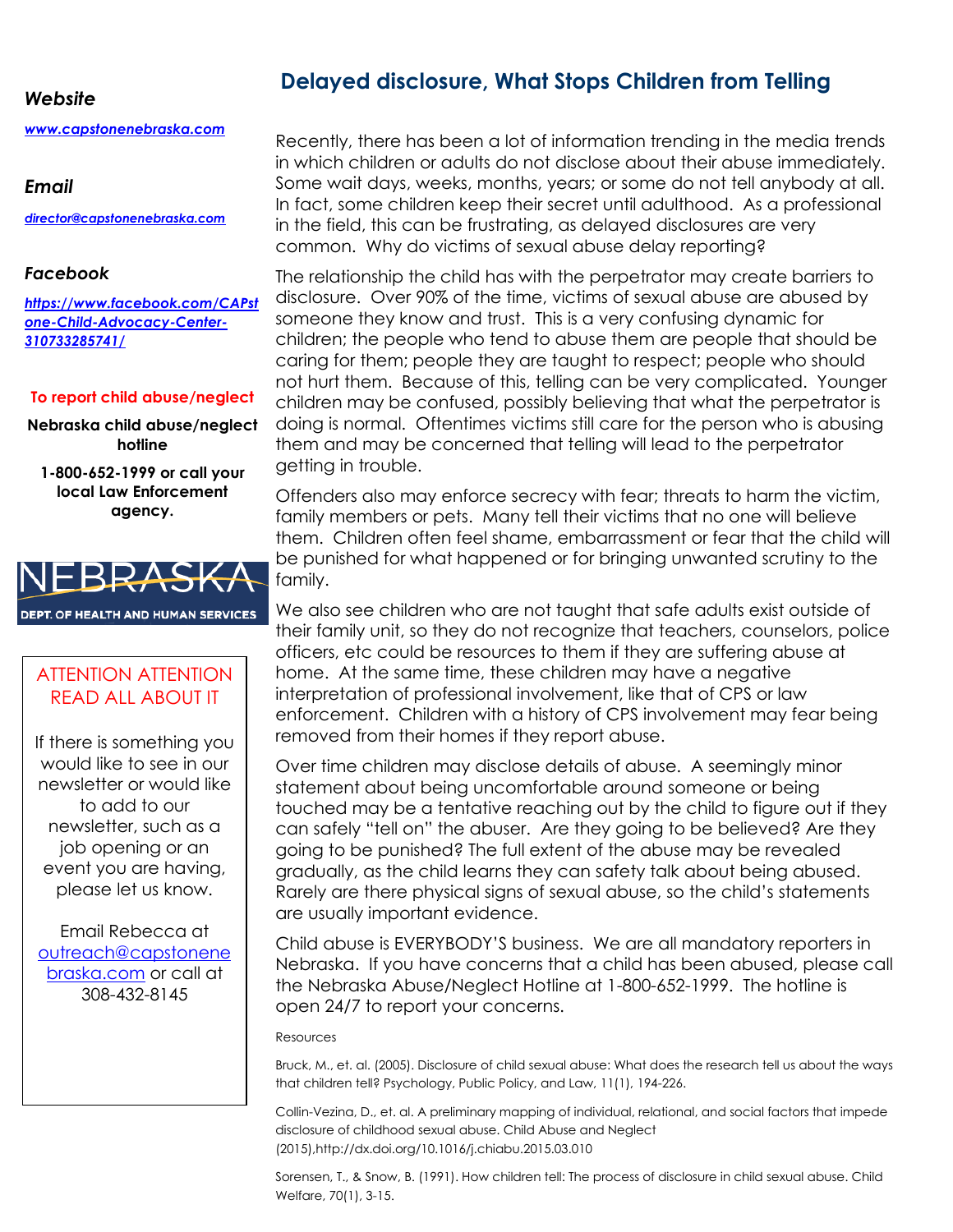# of HOPE 2020 No Show EVENT

The COVID-19 virus has forced us to make the difficult decision of cancelling our 12th Annual Light of Hope Community Fundraiser for CAPstone and CASA, an event that has historically hosted over 400 people each year in the communities of Scottsbluff or Gering. This year, our fundraiser is being replaced with a "No-Show" Light of Hope event in September 2020. CAPstone and CASA will be sending invitations to previous donors for this event as well as marketing this event in the media and our social networking pages to promote both of our agencies and attract new donors to help both of our non-profits.

CAPstone and CASA clearly understand the financial and health implications that many businesses and individuals are experiencing in our communities. We are grateful for your past years of support which went to assisting CASA fund training and supervision for volunteers for the CASA Program in addition to assisting CAPstone help supplement mental health counseling needs for non-offending caregivers and abused or neglected children who have been interviewed at CAPstone. Your generous support has averaged \$16,000.00 each year for each non-profit program.

During this event we will also be providing an opportunity for people to show their support of the Light of Hope event by purchasing a t-shirt from Scottsbluff Screen Printing with a portion of the cost coming back to CAPstone and CASA. More information on this will be in next month's newsletter.

If you would like to make a donation to the "No-Show" Light of Hope event for 2020, cash and checks can be mailed to CAPstone at 900 P Street Gering, NE, 69341, or you can visit CAPstone's website, www.capstonenebraska.com and push the donate button on the top right hand corner. Once you do this, in the description box, write "Light of Hope" so we can track your donation.

CAPstone and CASA have every intention of bringing back the Light of Hope event on September 2, 2021, when 2012 GLAMOUR Woman of the Year, Erin Merryn, comes to speak on her book, "An Unimaginable Act – Overcoming and Preventing Child Abuse Through Erin's Law." Erin's Law will be presented to the Nebraska Legislature in the fall of 2020.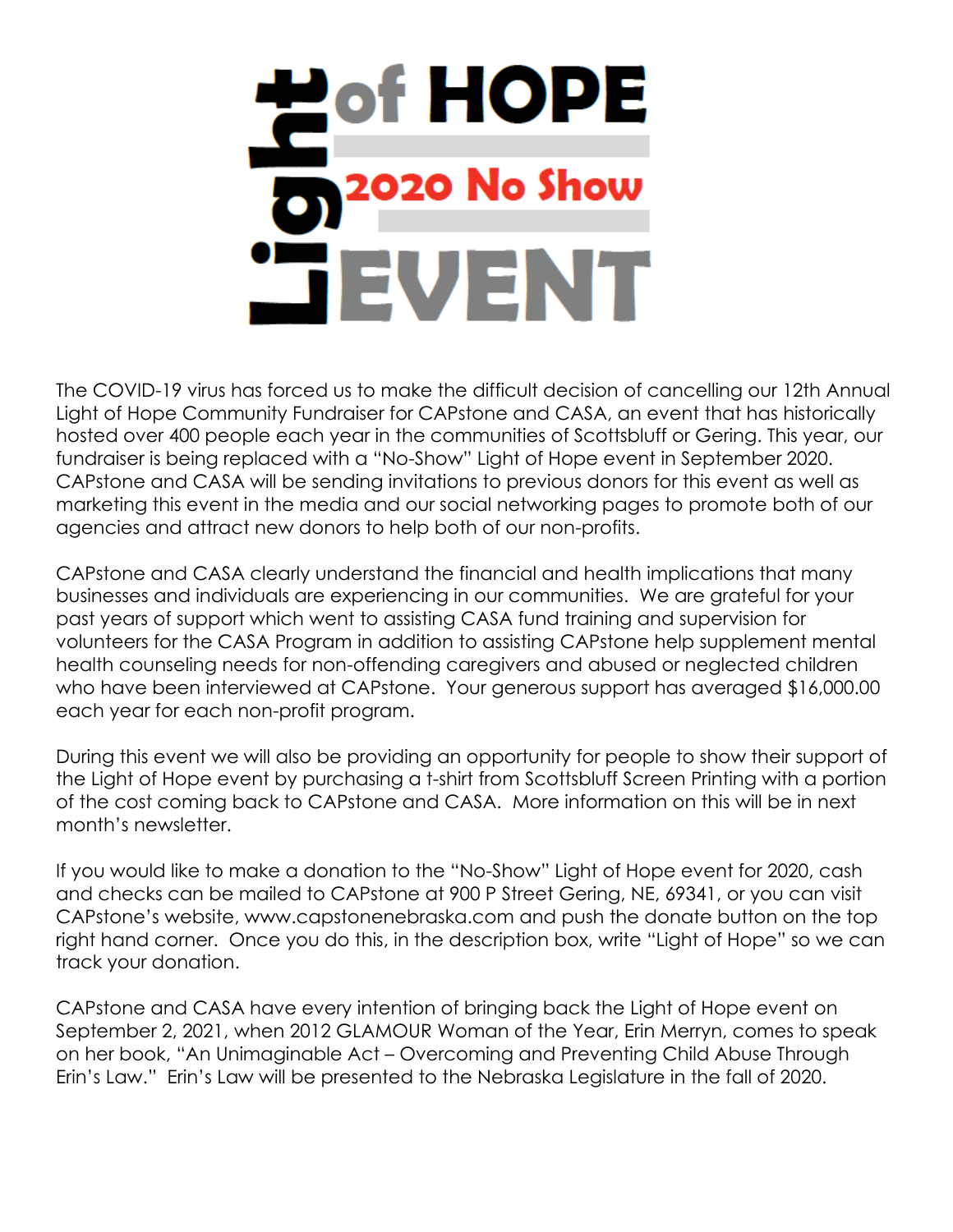# Spotlight on Isabella Irish

I was born in Cozad, Nebraska but consider Hemingford, Nebraska as the place I grew up. From 7th grade I knew that when I got older, I wanted a career that would let me help people. I graduated from Hemingford High School in 2014. I then began my college career at Chadron State College (CSC), at first studying Psychology with a minor in Criminal Justice but eventually majoring in both. Other than studying, during my time at CSC I worked and participated in various clubs on campus.

After interviewing Rebecca Fernau for my Victimology course, I applied to be a volunteer at CAPstone Child Advocacy Center in 2017. During my time volunteering at the center I fell in love with the work that happens at the center, the ability to give a child and their family "a place to be heard, a place to heal" resonated with me and my dream to help others. In February of 2018 I applied for the part time position as a Family Advocate at CAPstone and was blessed to be hired. Later in the Spring of 2018 I graduated from Chadron State College. In July of 2019 my position went from part time to full time. I have enjoyed the 2 ½ years that I have worked for CAPstone and plan on sticking around!

My family and friends have always been my largest support system, most of my free time is spent with them. The rest of my free time is spent with my dog Bentley and my rabbit Penelope. If you were to ask me, I would definitely have more animals if I could. My office is decorated in giraffes and flowers because those are two of my favorite things. A couple of my hobbies include reading books and attending sport events when I can. My main passions include learning and helping others whenever I can!



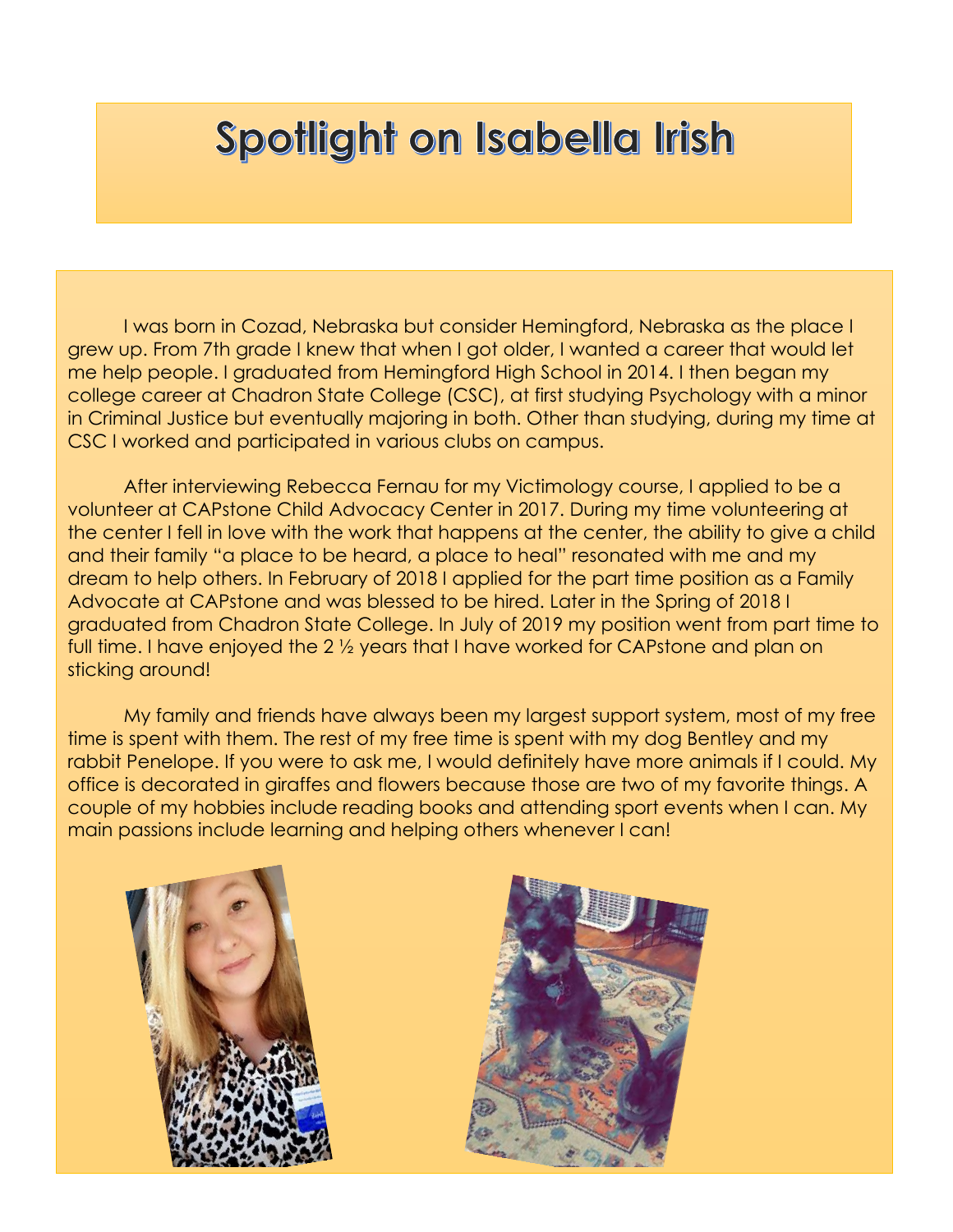

If you would like to nominate someone who has gone above and beyond for the safety of children and their families, please send us an email at outreach@capstonenebraska.com

## **SUPERHERO AWARD**

CAPstone would like to honor

## DONOVAN BORGMANN

Donovan, from Sidney, set up a lemonade stand and committed to using all the proceeds to purchase items and donate them to an organization that works with children. Donovan chose CAPstone CAC as the recipient of those items.

Thank you Donovan for your kindness and generosity and being a superhero for children!

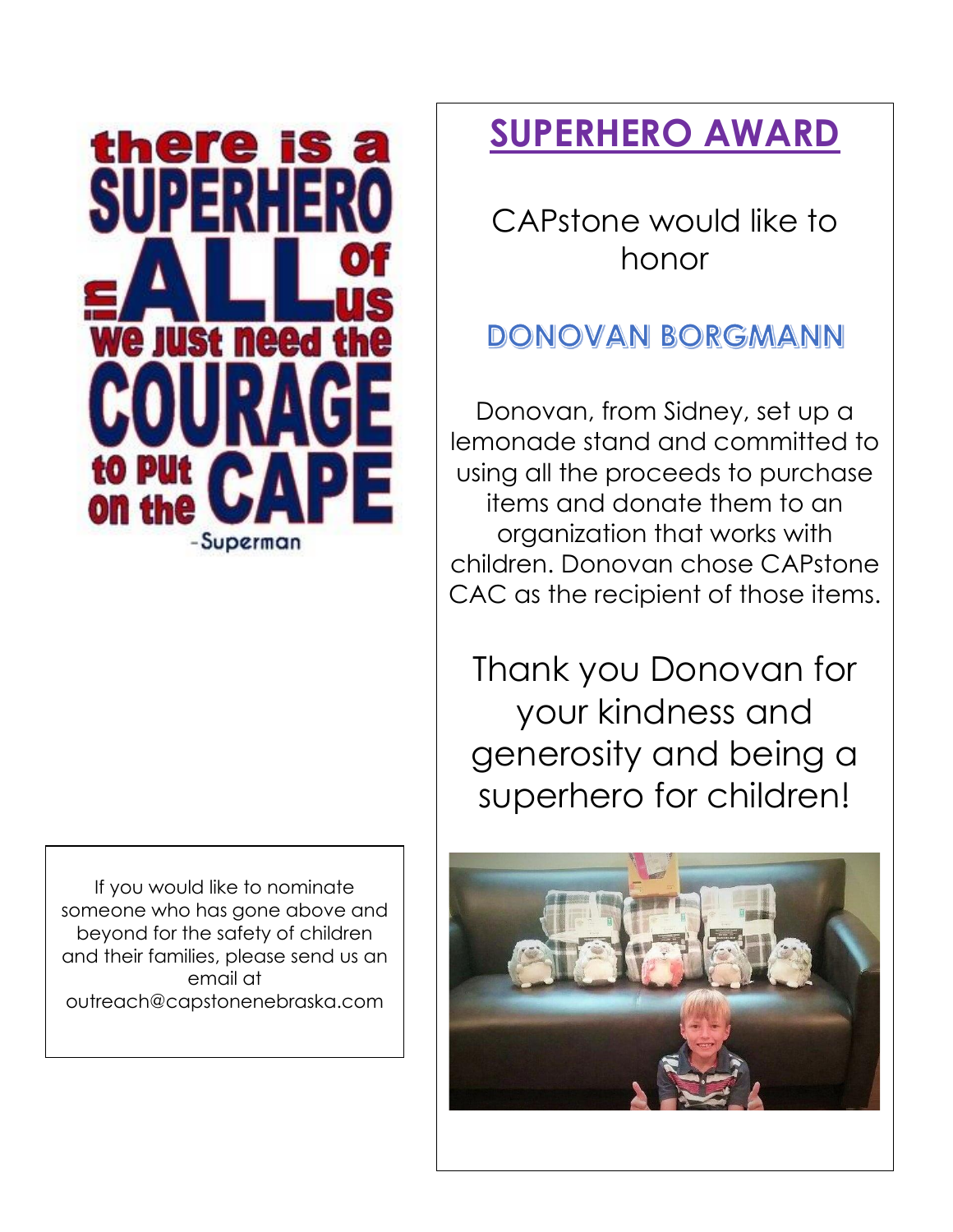## What Parents Need to Know About the Tik Tok App

## Tatania Jordan, Chief Parenting Officer of Parental Control App "Bark"

## **Kids can be targeted by predators.**

TikTok allows users to contact anyone in the world, and this comes with its own host of hazards. "Like any social media platform that has a direct message or commenting feature, there's always the possibility that your child could be chatting with anyone, including strangers," Jordan says. "TikTok is a platform that encourages performance, and many of its users are excited to showcase their talents. This can make it easy for predators to use flattery and compliments as a way into kids' lives, making them feel special while putting them at ease."

Jordan points out that the app's "Duets" feature, which allows you to remix another user's video and lip-synch or dance alongside them in a new clip, has been exploited by sexual predators. BuzzFeed News reported on the issue in June, noting that predators who lurk on the app often use "Duets" to send young creators' explicit messages.

## **It's easy to encounter inappropriate content.**

The app is broken into two main feed sections. The default is referred to as "For You," which is an algorithmically generated stream of videos similar to Instagram's Explore page, Wired explains. If you swipe left, you'll see a more personally curated feed called "Following," featuring uploads from the people you choose to follow. It's the former public feed that's particularly problematic, Jordan notes.

"Even if you set your own account to private, you may still be exposed to sexual or violent content posted to the public feed," she says. "Ranging from overtly sexual TikToks to physically dangerous stunts that kids may want to recreate, to overtly racist and discriminatory commentary, there is a wide range of concerning content on the platform."

## **The conversations around mental health can be dangerous.**

TikToks in either feed might also feature content that's highly personal or sensitive, Jordan notes. Not only are these videos potentially disturbing to viewers who see them in passing, but reactions to posts might encourage self-harm. "Kids who admit to depression are often met with dismissive and sarcastic reactions," she says. "Some are even publicly encouraged to attempt suicide."

## **The nature of the app might cause kids anxiety.**

TikTok encourages content creation, as users can use the "Reactions" feature to respond to videos they like with their own take. While this set-up could support child's artistic impulses, it might also cause anxiety, Jordan says.

"Kids may get sucked into the pressure to create more and better content, and this can cause anxiety, especially if they're not getting popular," she notes. "And many chase after that popularity by taking part in challenges, which can often be dangerous. Take, for example, the Cinnamon Challenge, the Choking Game, and the Kiki Challenge."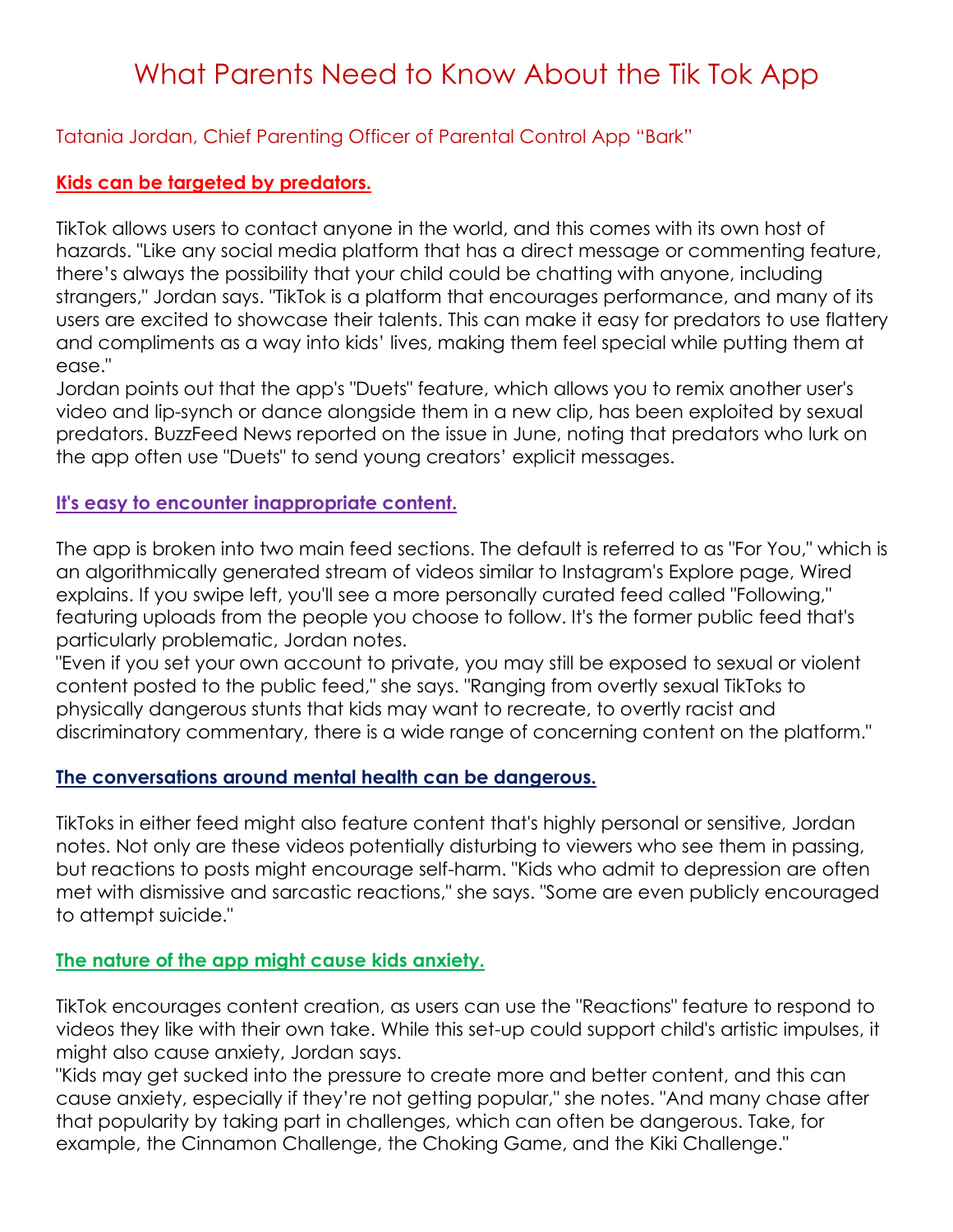## **Users might become victims of cyberbullying.**

Not unlike Twitter or Facebook, TikTok might lead to cyberbullying and trolling. "When videos aren't funny or successful, they're referred to as 'cringey,'" Jordan explains. "It provides fodder for bullies to make fun of them. People can also create multiple accounts, using aliases to target others they don't like. Trolling is popular on TikTok, too—especially through the 'Reactions' feature."

## **There are privacy concerns when it comes to user data on TikTok.**

Last year, the U.S. government opened a national security review of the acquisition of TikTok by a Chinese company, the New York Times reported. The Federal Trade Commission fined TikTok \$5.7 million for violating the Children's Online Privacy Protection Act (COPPA). "This is the largest civil penalty in a children's privacy case in history," Jordan says. "The law requires companies to obtain parental consent to collect the data of kids under 13, and TikTok did not do so. They also failed to notify parents of exactly how they collected children's data or allow them to ask to have that data deleted."

Given the violation, thousands of parents complained, and TikTok launched increased efforts to improve privacy and security on the platform, according to Jordan. Nonetheless, the case is a reason parents should remain vigilant against data abuses, she says.

## **Safety Measures to Take Now**

In February 2020, TikTok announced new parental control settings released in the United Kingdom (and coming to more countries soon). This "Family Safety Mode" lets parents link to their teenager's TikTok account and control "Digital Wellbeing features," according to an article published by TikTok. Parents can manage screen time, restrict content, and limit direct messages or turn off the feature completely.

"As part of our commitment to safety, the wellbeing of our users is incredibly important to us. We want people to have fun on TikTok, but it's also important for our community to look after their wellbeing which means having a healthy relationship with online apps and services," according to TikTok.

While waiting for this feature to launch in America, you can take the following measures to keep your kid safe.

## **Manage your child's settings in the app.**

While in the TikTok app and from your child's profile, you'll see three dots in the upper righthand corner of the screen, Jordan notes. "Clicking on those dots will take you to the 'Privacy and settings' section of the app," she explains. "When you scroll down to the 'Privacy and safety' option under "Account," you will see the option to set the child's account to private (recommended to toggle that on), as well as allow others to find them (recommended to toggle that off)."

Also, under the "Safety" section of that same screen, you have the ability to customize who can post comments, who can Duet with your child, who can react to their videos, who can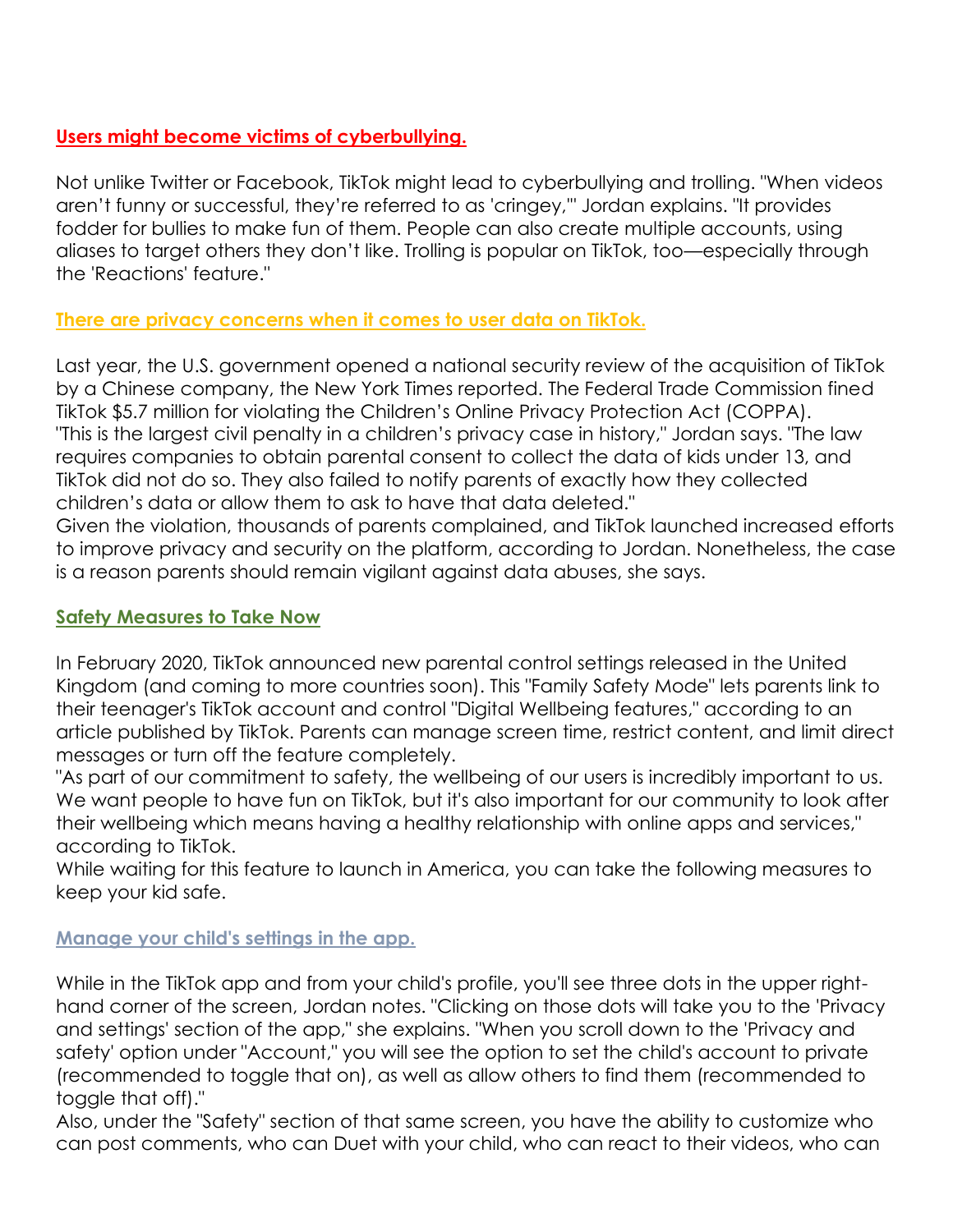send them messages, and who can view videos they liked, she says. You can choose from "Everyone," "Friends," and "Off."

"Keep in mind that your child may open the app and change these settings at any time, which is why it's important for you to also view the 'Digital Wellbeing' section of the 'Privacy and settings' screen," Jordan says. This offers a passcode-enabled screen time management system, as well as a restricted mode to limit the appearance of inappropriate content. It's also important to remember that the app is meant for kids who are 13 or older. "Check that your child's TikTok account has been set up using the correct data of birth," advises Jo O'Reilly, digital privacy advocate at ProPrivacy. "Some children might set their account up with a fake age, to appear older than they are, and this makes it more likely that they will be exposed to content that is not suitable for them."

If you are an Android or Amazon device family, you can also use Bark to monitor TikTok text chats. (The app is currently working to be able to monitor TikTok on iOS.) Other tools that offer parental controls and monitoring services include Secure Teen and Norton Family Premier.

Reference: https://www.parents.com/kids/safety/internet/is-tiktok-safe-forkids/#:~:text=What%20Parents%20Need%20to%20Know%20About%20Tik%20Tok,it%20comes% 20to%20user%20data%20on%20TikTok.%20